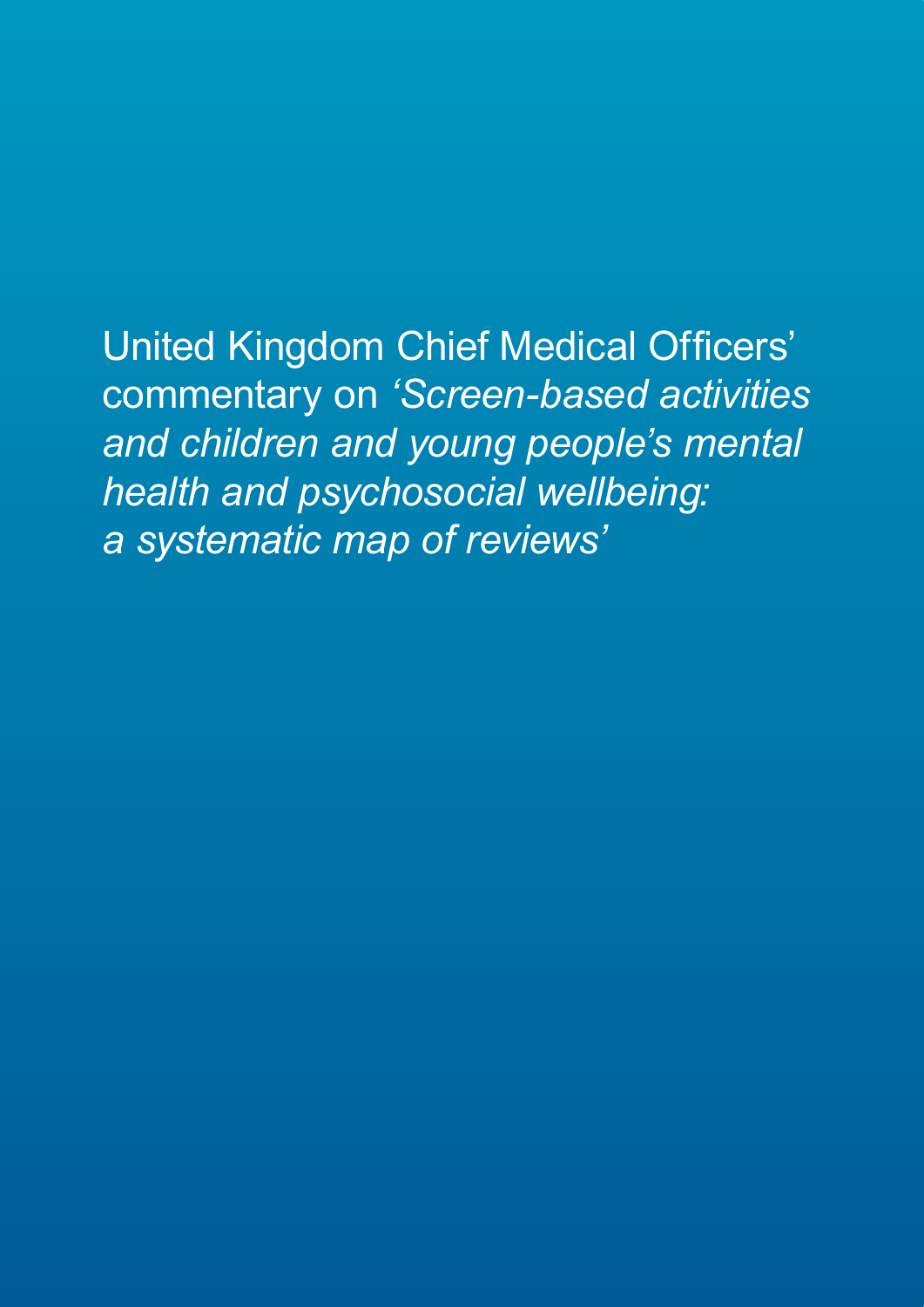Published 07 February 2019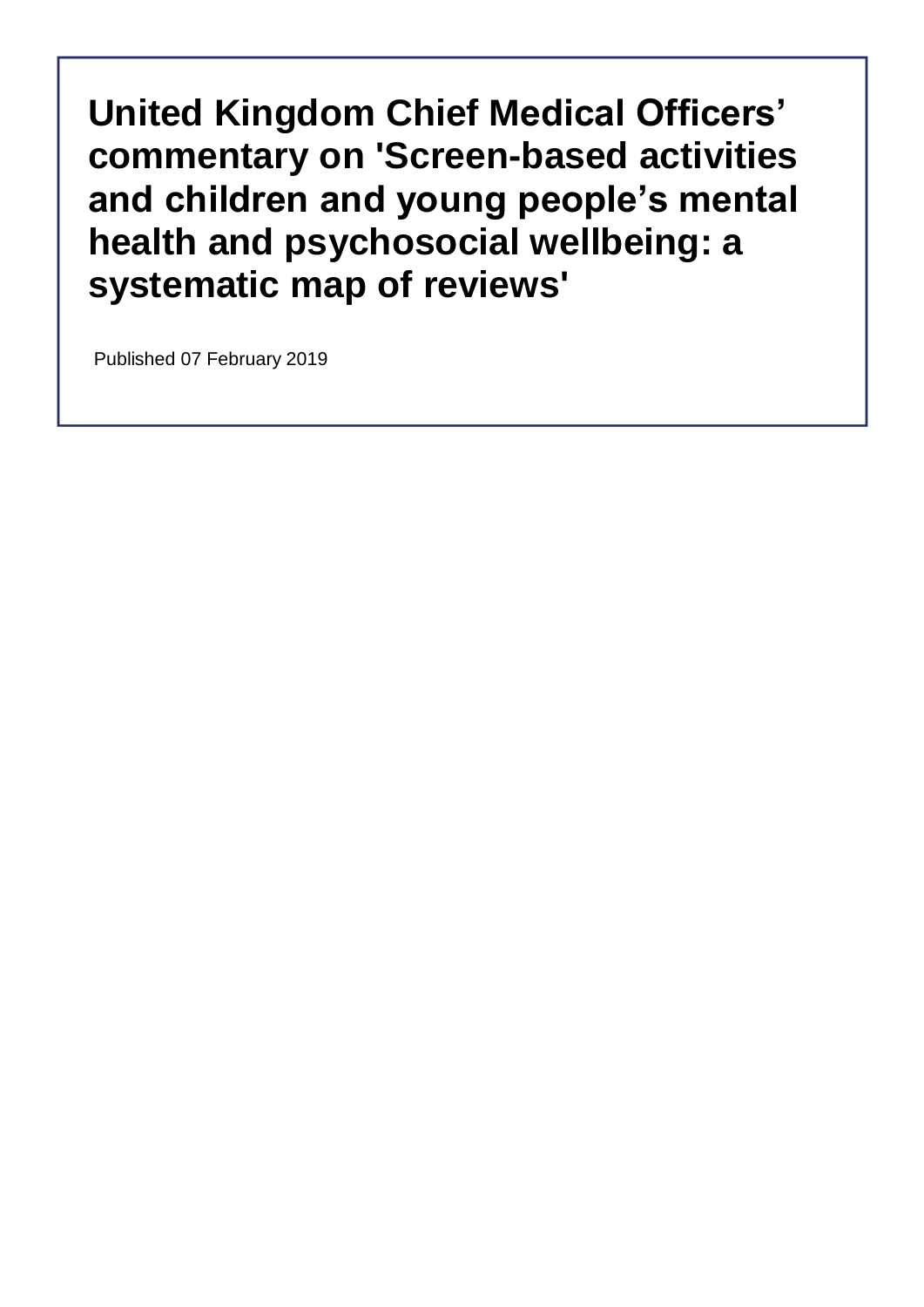## **1. What is the purpose of this document?**

- 1.1 As the United Kingdom Chief Medical Officers (UK CMOs), we advise our respective governments on actions to improve and protect people's health. This document is our commentary on University College London's recent, independent research concerning 'screen-based activities' (e.g. watching videos online, social media use, gaming and similar activities) and the mental health of children and young people (CYP). We also outline steps organisations should take.
- 1.2 Scientific research is currently insufficiently conclusive to support UK CMO evidence-based guidelines on optimal amounts of screen use or online activities (such as social media use).
- 1.3 Acknowledging societal concerns, we have produced advice for parents and carers informed by research evidence on child and adolescent development, and the views of academics, parents and carers, teachers and CYP themselves. This advice is available at the end of this document.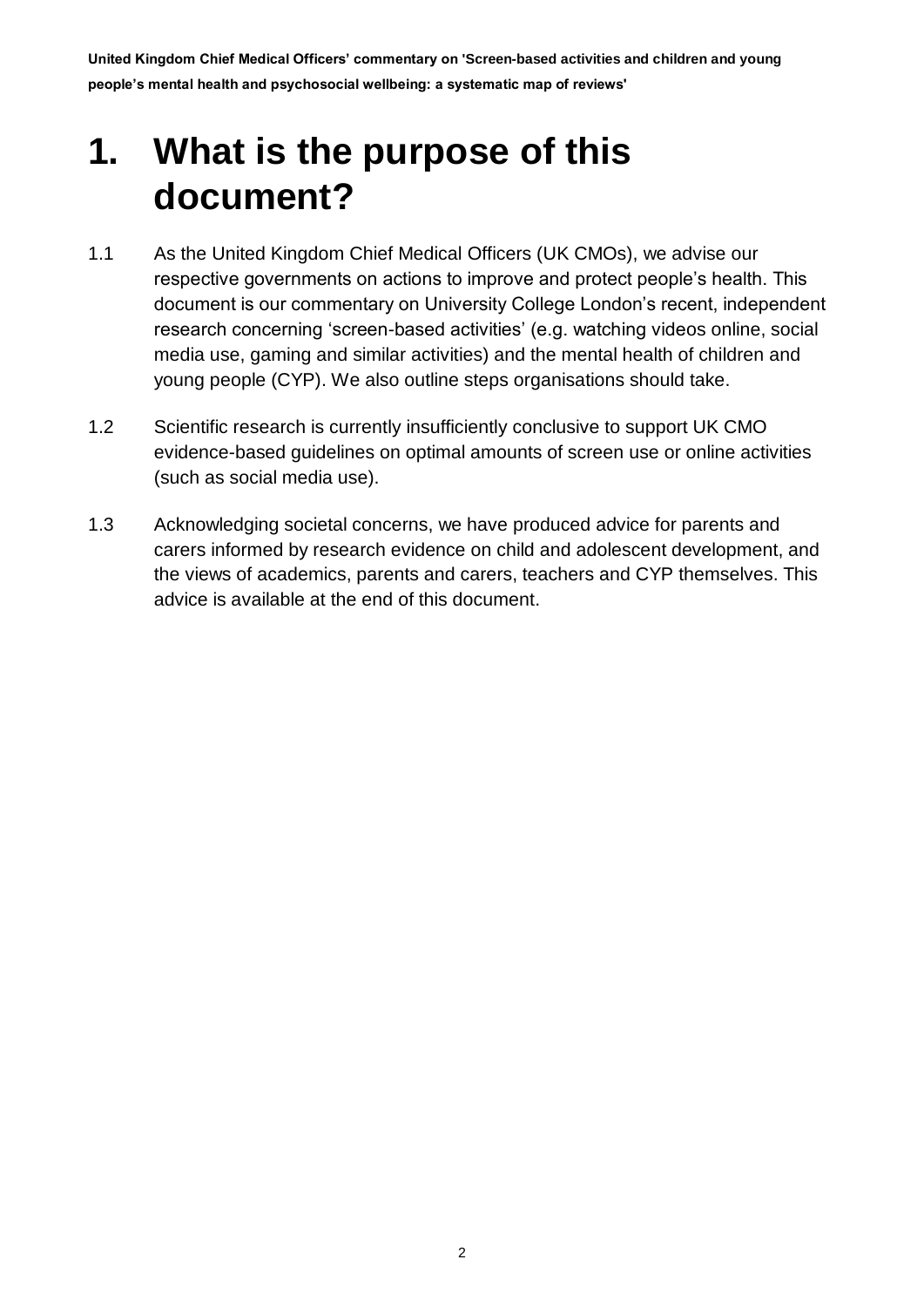# **2. Background**

- 2.1 In the United Kingdom, in 2019, most CYP have grown up with internet-enabled technology in their home or school. Many will have had early access to smartphones and similar devices that can be used outside the home or school.
- 2.2 The internet and social media can be a force for good in our society. Social contact is facilitated, children can access advice, education, support and information. Increasingly, hardware with software applications (apps) are used to help CYP manage health conditions and access online learning.
- 2.3 At the same time, parents and carers, CYP, educational professionals, health professionals, academics and politicians have expressed concern that the amount of time CYP spend engaged in screen-based activities may be detrimental to their physical and mental health.
- 2.4 There are also concerns about the content that CYP are viewing and its impact on the mental health of CYP. Some internet content is clearly inappropriate or harmful for children and yet they may still be able to access it should they seek it, or may inadvertently access it.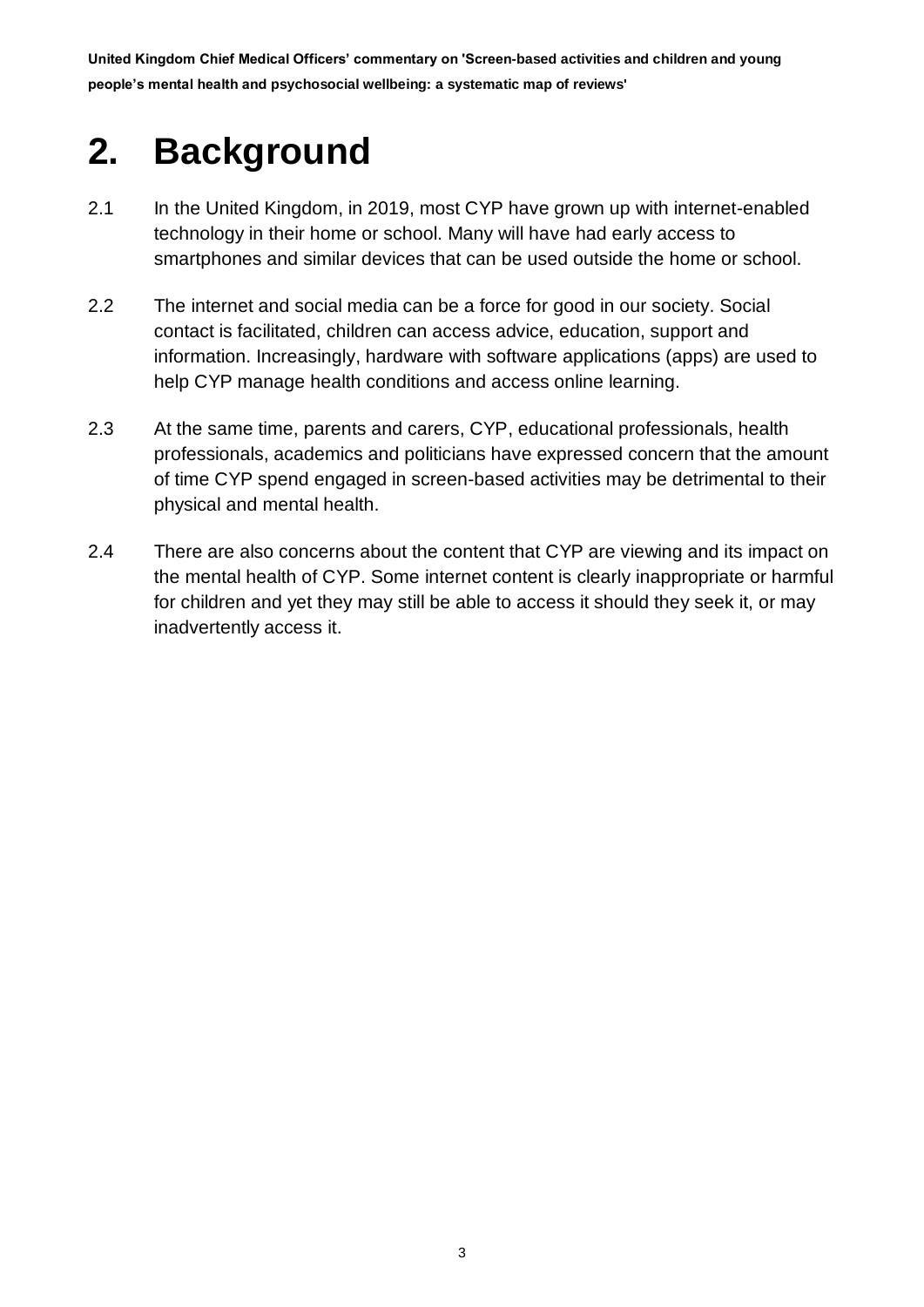### **3. New research on screen-based activities**

- 3.1 Researching the effect of screen-based activities on mental health is complicated. Many factors affect mental health and it can be difficult to disentangle these factors from any effect caused by screen or social media use. Naturally all research has cost and time limitations and therefore cannot cover all related topics. Moreover, not all the necessary data are available.
- 3.2 As UK CMOs we present a report of independent research examining whether published reviews of evidence examine connections between a number of screenbased activities and positive or negative effects on CYP's mental health. This report was commissioned through the National Institute for Health Research Policy Research Programme, and conducted by experienced researchers at University College London. It is available at <http://eppi.ioe.ac.uk/cms/Default.aspx?tabid=3748>
- 3.3 The research provides valuable information about the type of scientific studies which have been undertaken to date. It suggests how research could be carried out in the future to better explore the relationship between screen-based activities and CYP's mental health.
- 3.4 This research does not present evidence of a causal relationship between screenbased activities and mental health problems. Some research has found associations between screen-based activities and negative effects such as increased risk of anxiety or depression.
- 3.5 This means that we do not have clear evidence. It means that an association has been observed but cause and effect are not yet fully understood – it could be, for example, that CYP who already have mental health problems are more likely to spend more time on social media.
- 3.6 So, an association has been seen between those who engage in screen-based activities more frequently and/or over longer periods, and mental health problems. However, it is not clear that the screen-based activities are the cause of those problems.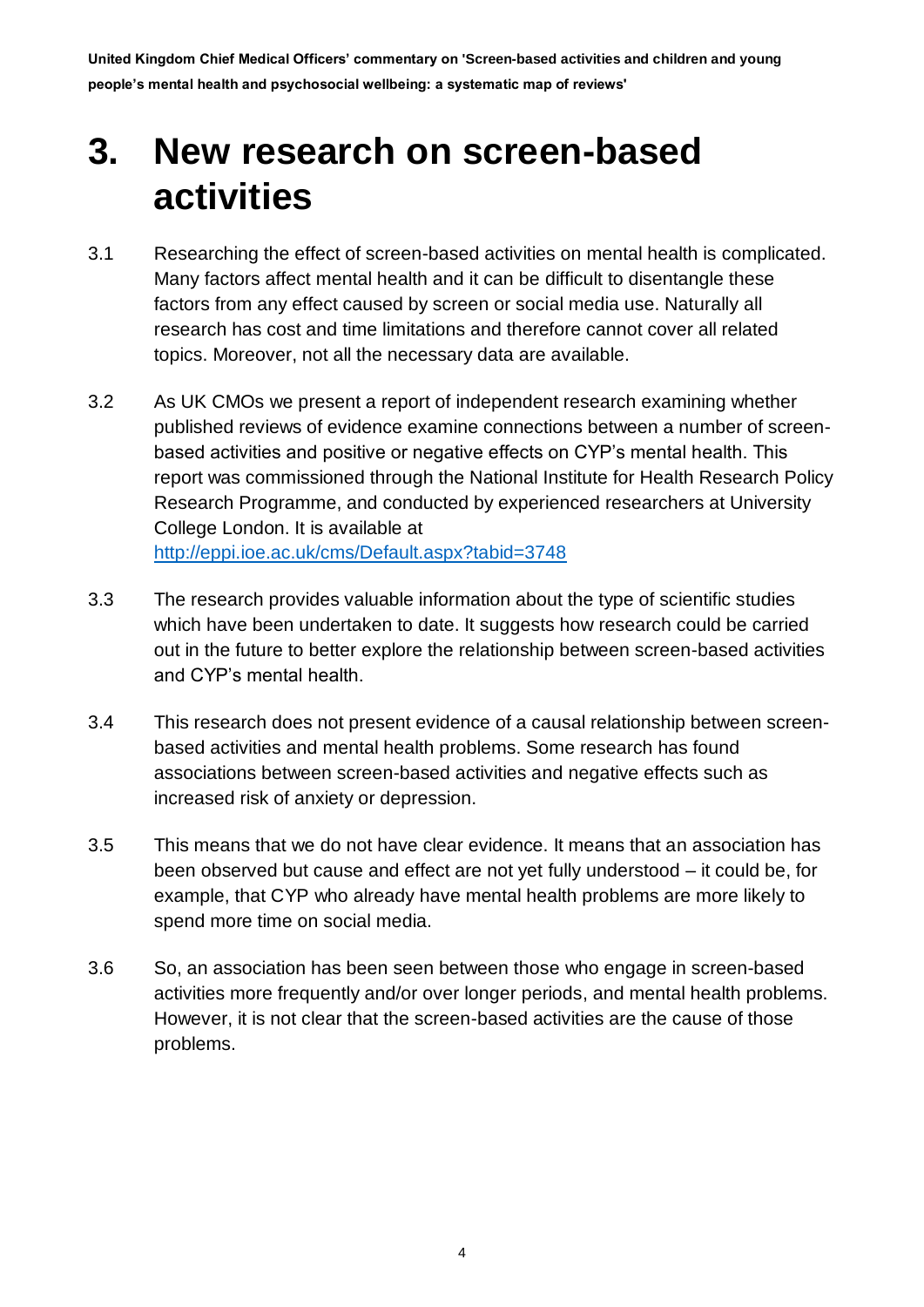### **4. Taking a precautionary approach**

- 4.1 Even though no causal effect is evident from existing research between screenbased activities, or the amount of time spent using screens, and any particular negative effect, it does not mean that there is no effect. It is still wise to take a precautionary approach. This needs to be balanced, however, against the potential benefits that CYP can derive from their screen-based activities.
- 4.2 Under General Data Protection Regulation, in the UK only children aged 13 or over are able provide their own legal consent. Most social media companies have set an age restriction of 13 years of age to access and use their services. The UK CMOs support this.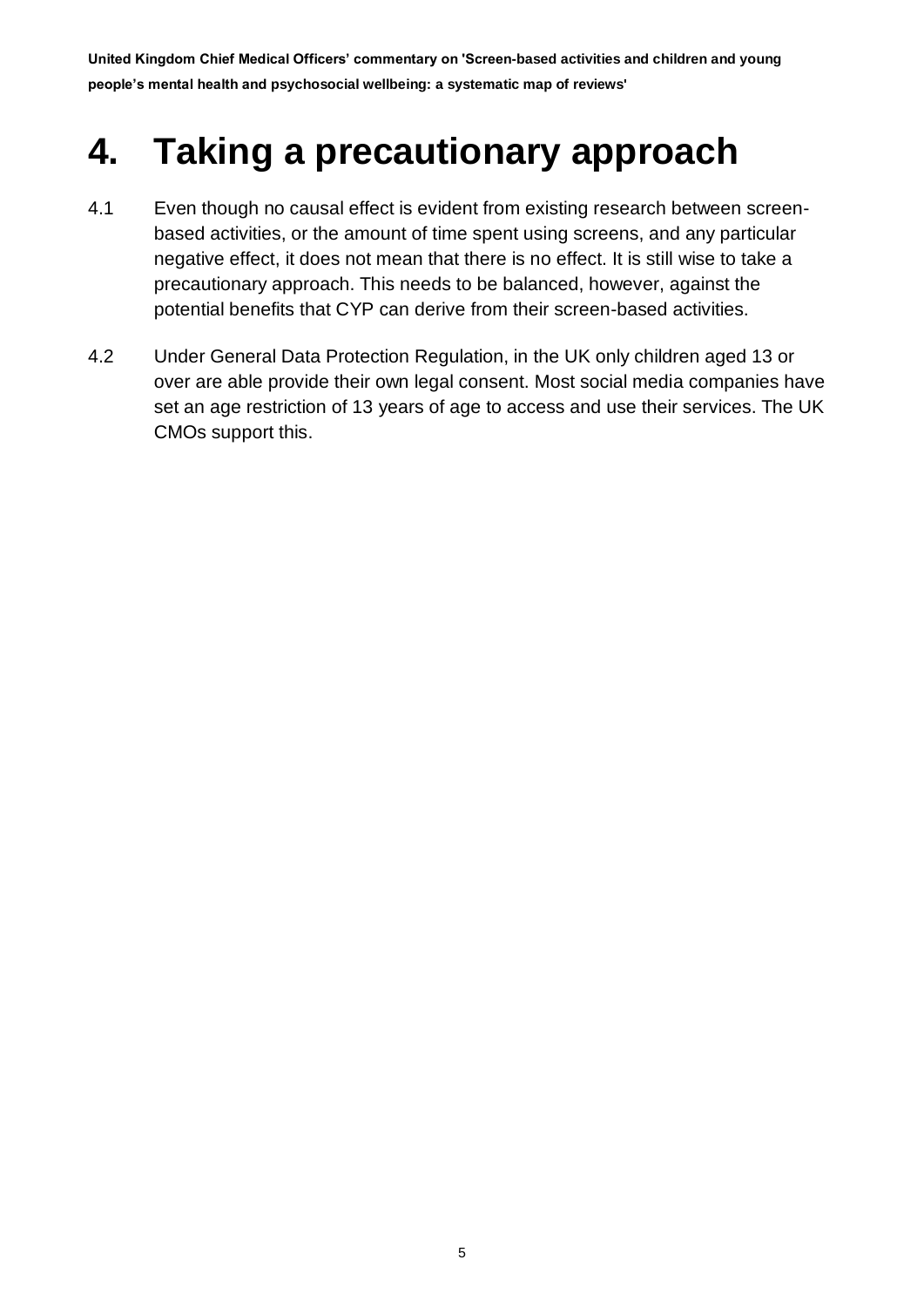## **5. UK Chief Medical Officers' advice for parents and carers on Children and Young People's screen-based activities**

- 5.1 There is a large volume of international research published on various activities CYP undertake and the impact these activities have on their health and development. This includes research about diet, physical activity and sleep. We know that some activities are strongly associated with healthy development, such as good quality, regular sleep and quality time spent with families. These and many other factors supersede screen time in their importance for ensuring the best start in life. It is pertinent, however, to consider the impact of screen time as factors influence and interplay with each other; screen time can displace health promoting activities, and families should try to find a healthy balance.
- 5.2 Our advice emphasises consideration of screen time and screen-based activities in the context of CYP's healthy development. This advice is broadly in line with recent advice for parents and clinicians from the Royal College of Paediatrics and Child Health. It has also been informed by the American Academy of Pediatrics who produced recommendations for children's media use, based on available research and their expert opinion. Our advice is available at the end of this document.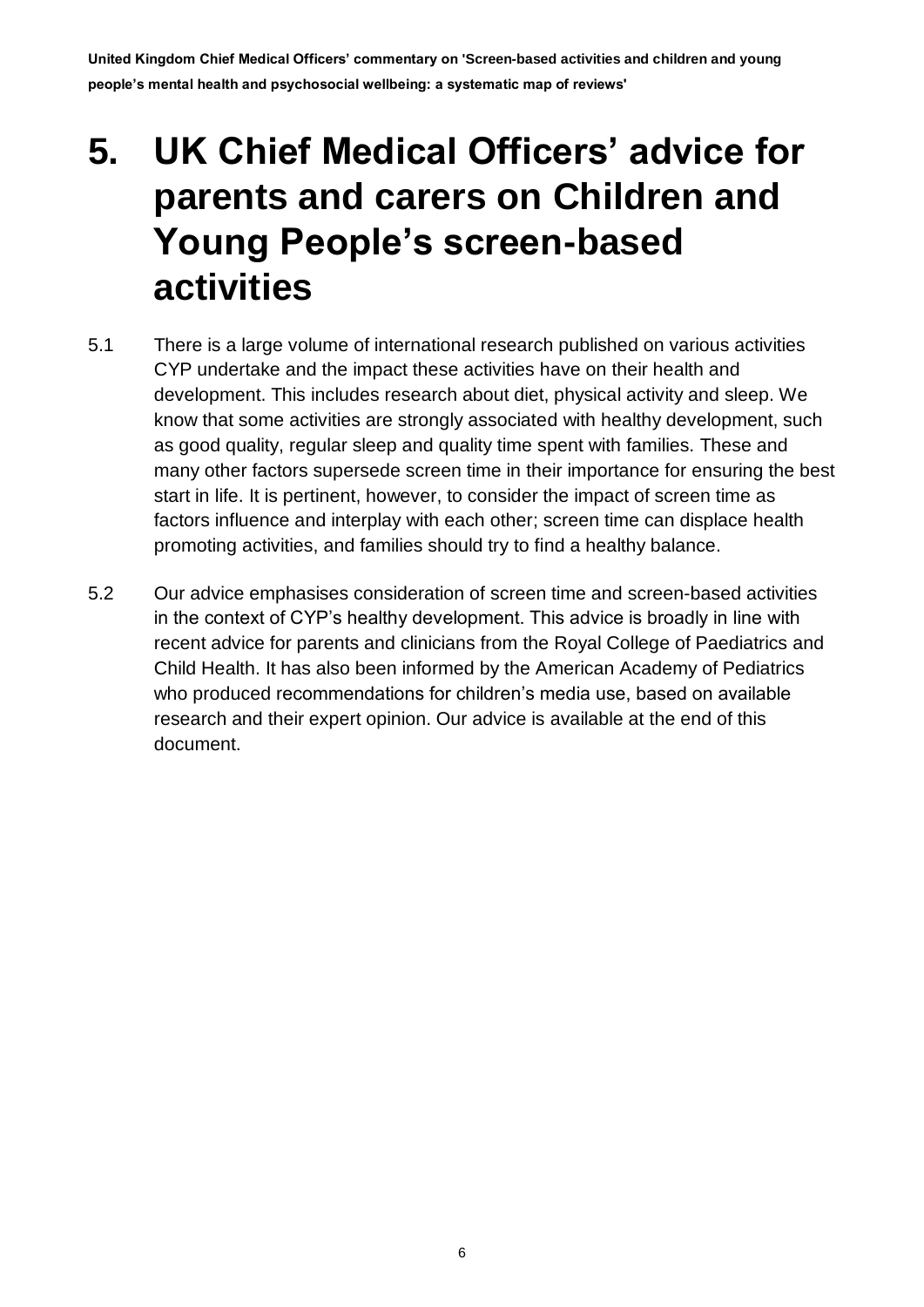### **6. Next steps**

- 6.1 We are confident that the research we present adds to the scientific understanding of the relationship between screen-based activities and CYP's mental health, and will prompt further exploration of this topic.
- 6.2 We note that several issues are at times conflated in discussion. We recognise the following as distinct issues, though they are, at times, interconnected;
	- Screen-time
	- Internet (including social media) content
	- Persuasive design
- 6.3 We hope that our advice (provided at the end of this document) will give parents and carers (and CYP) some easy to follow tips that are likely to lead to a healthier life.
- 6.4 The UK CMOs recommend that:
- 1. The UK Council for Internet Safety should:
	- work with the Royal College of Paediatrics and Child Health over the next 12 months to expand and update their framework [Education for a connected world](https://www.gov.uk/government/publications/education-for-a-connected-world)
	- invite a health minister to join their board; and
	- invite clinicians to join their board.
- 2. The Department for Education (England) must continue their good work and move as swiftly as possible to introduce the compulsory subjects of relationships education (primary), relationships and sex education (secondary) and health education (all phases) including content on internet safety and online harms. The Devolved Administrations; Wales' Education and Public Services, Northern Ireland's Department of Education (DENI) and Education Scotland - should introduce similar compulsory rules.
- 3. Our children have a right to be safe and the technology industry have a duty of care. It is imperative that the technology industry proactively acts in the interests of users, as well as shareholders. We support the Government's intention to legislate to set clear expectations of the technology industry. (By 'technology industry' we mean technology industry stakeholders who create or develop products mainly for use by the public e.g.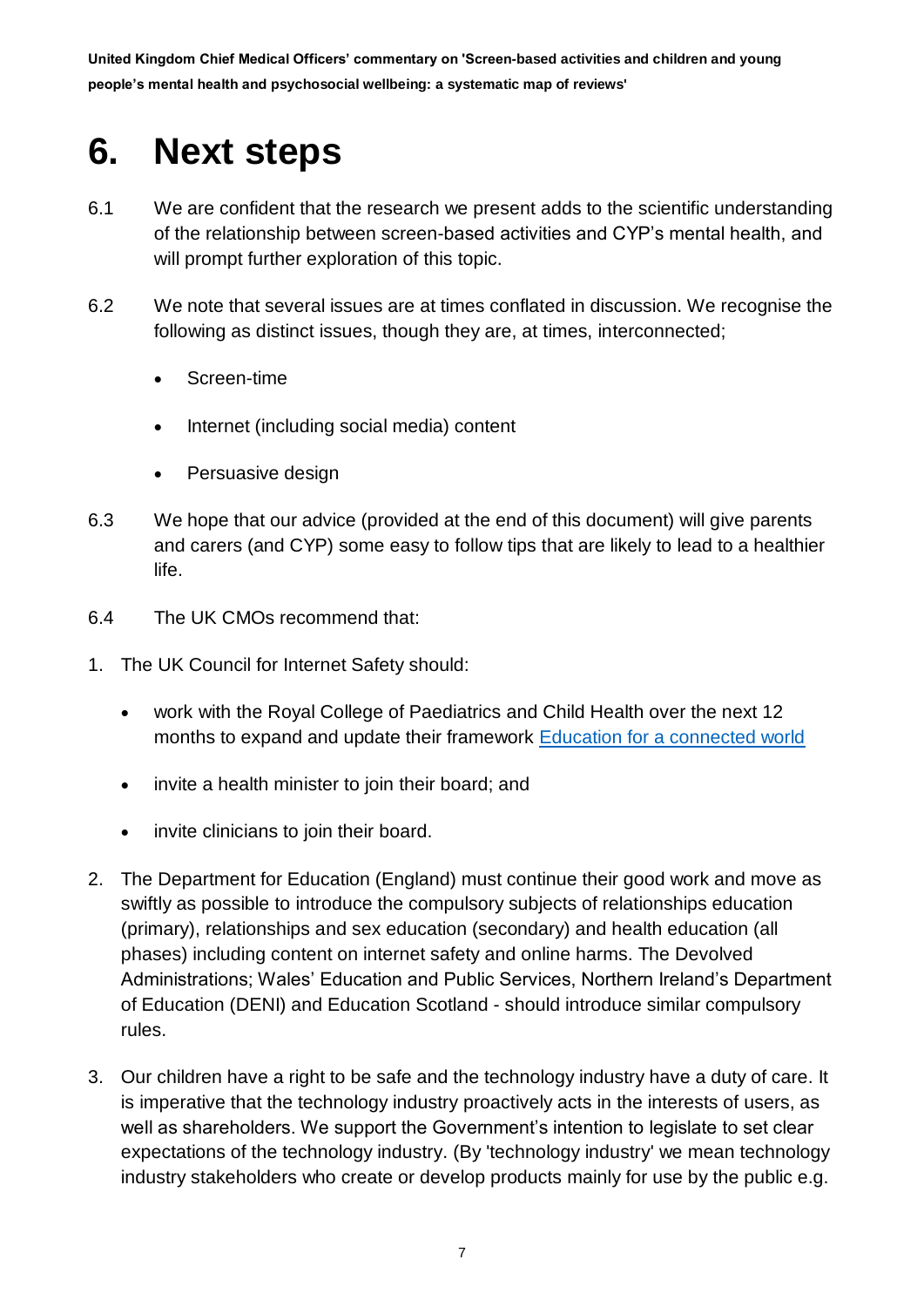hardware (smart phones, tablets etc.) and software and online services (social media, apps)).

- 4. In advance of this planned legislation, the technology industry should now establish a voluntary code of conduct addressing how they safeguard CYP on their sites. They should involve civil society and independent experts. Potential areas for inclusion are:
	- clear terms of use that children can understand
	- enforcing their own terms and conditions and to work with government to put in place effective age verification
	- recognising the 'precautionary approach' in developing structures and remove addictive capabilities
	- ensuring appropriate age specific adverts only, focussing on help and where to access support
	- ensuring that no normalisation of harmful behaviour (such as bullying and selfharming) occurs.
	- ongoing work about safety issues including, bullying and grooming.
- 5. Vendors of 'smart' hardware have a responsibility to assist those who purchase smart hardware for children's use to ensure that the hardware has appropriate child safety features activated. Vendors should recommend child security features to the purchaser, and advise and assist them in implementing these.
- 6. The technology industry must share data they hold in an anonymised form with recognised and registered public sector researchers for ethically agreed research, in order to improve our scientific evidence base and understanding.
- 7. The Chief Scientific Advisor for the Department of Health and Social Care (England) should convene a research seminar to identify the avenues for undertaking and funding future research in this area. This needs to involve the four nations, other research funders and the technology industry. The technology industry should contribute to funding the required independent research over the next decade.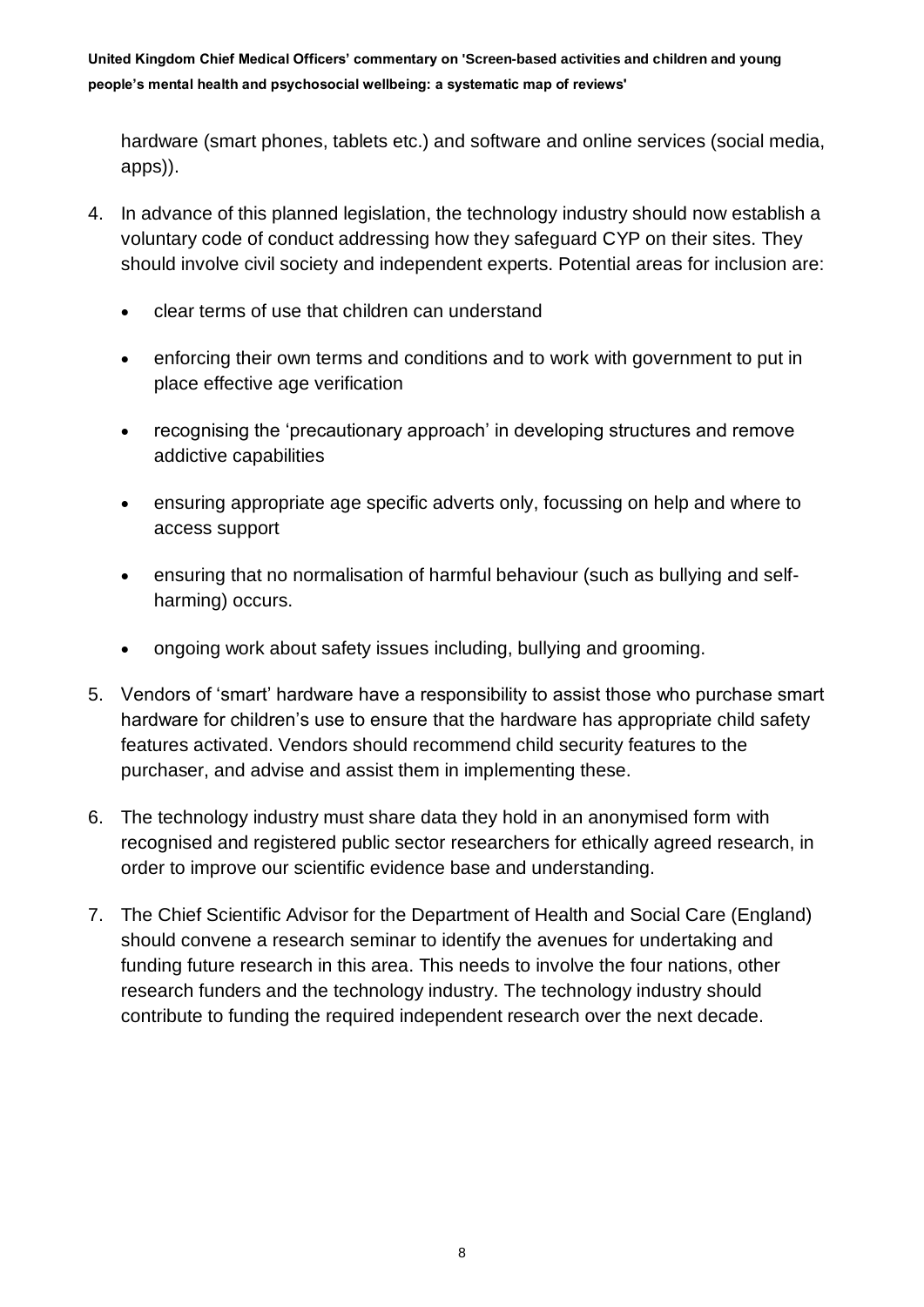## **7. Advice for parents and carers**

- 7.1 We encourage parents and carers to agree boundaries, outside of school and educational use, with CYP around online behaviours and time spent using screens. Studies have reported that CYP are worried about their parent's screen use and want them to engage with them, and so adults can lead by example through not using screens excessively in front of children and behaving online as they would in person.
- 7.2 We commend the discussion questions for families produced by the Royal College [of Paediatrics and Child Health](https://www.rcpch.ac.uk/sites/default/files/2018-12/rcpch_screen_time_guide_-_final.pdf) to help them make decisions about their screen use:
	- Is your family's screen time under control?
	- Does screen use interfere with what your family want to do?
	- Does screen use interfere with sleep?
	- Are you able to control snacking during screen time?
- 7.3 Many organisations are working to support parents and carers in keeping CYP safe online. If they, or any professionals working with children, would like to further explore advice on a healthy approach to screen based activities, the following sites contain information and tools:
	- The UK Council for Internet Safety has [developed a framework](https://www.gov.uk/government/organisations/uk-council-for-internet-safety) to equip children and young people for digital life and [guidance for parents](https://www.gov.uk/government/publications/child-safety-online-a-practical-guide-for-parents-and-carers) on minimising their child's risk of online harms.
	- [The UK Safer Internet Centre has developed a platform](https://reportharmfulcontent.online/) where people can report harmful content online if they are not satisfied with the result of their report to social media providers. For illegal content, reports should be made to the police and online to the [Internet Watch Foundation.](http://www.iwf.org.uk/)
	- The UK Safer Internet Centre have partnered with Childnet International to create specific guidance on [Keeping under 5s safe online.](https://www.childnet.com/parents-and-carers/hot-topics/keeping-young-children-safe-online)
	- [The Professionals Online Safety Helpline](https://www.saferinternet.org.uk/professionals-online-safety-helpline)
	- [360 degree safe](https://swgfl.org.uk/products-services/online-safety/services/360/?gclid=EAIaIQobChMI1Kmn1qGB4AIVar7tCh0xbw2DEAAYASAAEgKWzPD_BwE)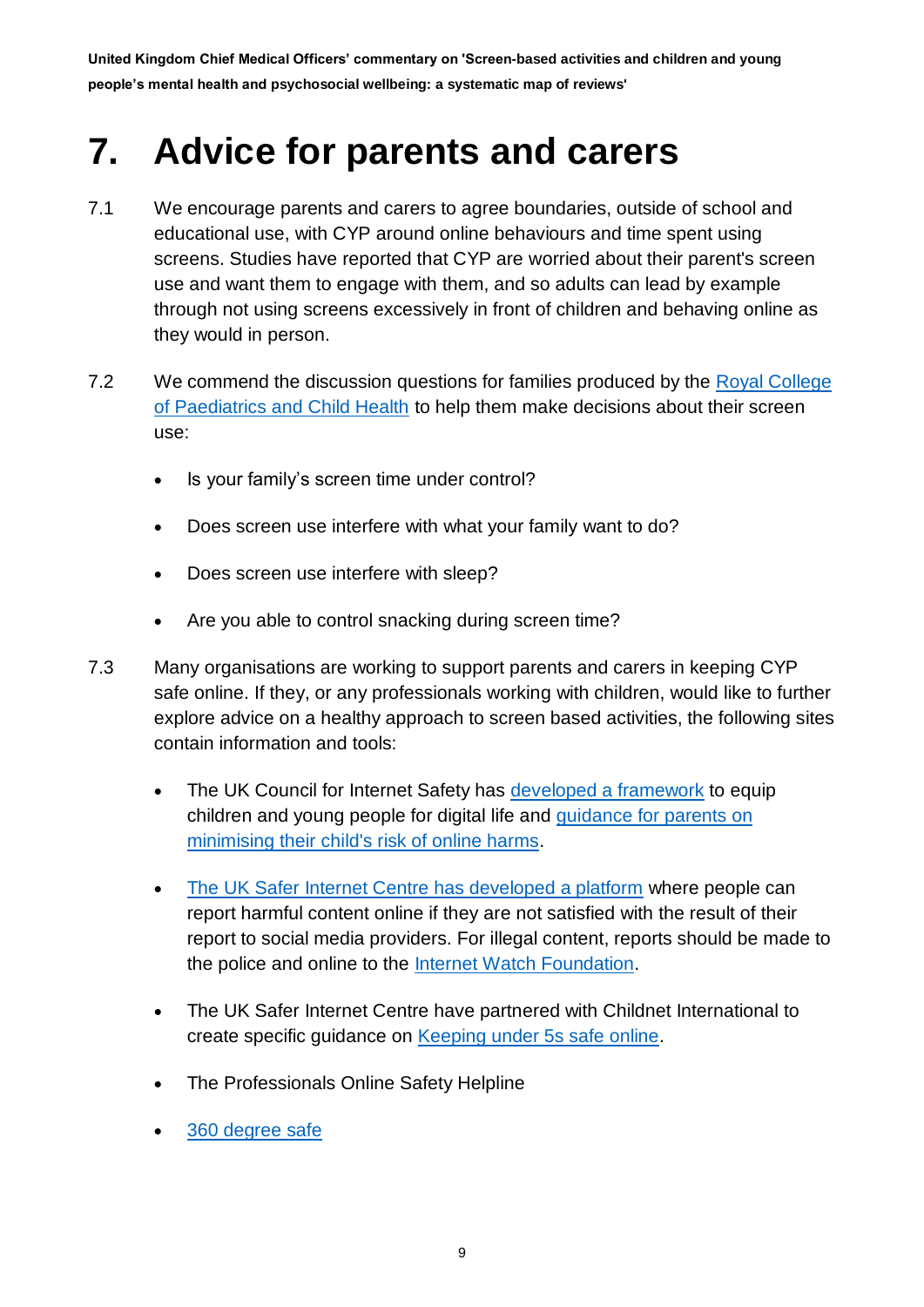### **UK Chief Medical Officers' advice for parents and carers on Children and Young People's screen and social media use**

Technology can be a wonderful thing but too much time sitting down or using mobile devices can get in the way of important, healthy activities. Here are some tips for balancing screen use with healthy living.

#### **Sleep matters**

Getting enough, good quality sleep is very important. Leave phones outside the bedroom when it is bedtime.



#### **Sharing sensibly**

Talk about sharing photos and information online and how photos and words are sometimes manipulated. Parents and carers should never assume that children are happy for their photos to be shared. For everyone – when in doubt, don't upload!



#### **Education matters**

Make sure you and your children are aware of, and abide by, their school's policy on screen time.

#### **Safety when out and about**

Advise children to put their screens away while crossing the road or doing an activity that needs their full attention.

#### **Family time together**

Screen-free meal times are a good idea – you can enjoy face-to-face conversation, with adults giving their full attention to children.



#### **Keep moving!**

Everyone should take a break after a couple of hours sitting or lying down using a screen. It's good to get up and move about a bit. #sitlessmovemore



### **Talking helps**

Talk with children about using screens and what they are watching. A change in behaviour can be a sign they are distressed – make sure they know they can always speak to you or another responsible adult if they feel uncomfortable with screen or social media use.



#### **Use helpful phone features**

Some devices and platforms have special features – try using these features to keep track of how much time you (and with their permission, your children) spend looking at screens or on social media.